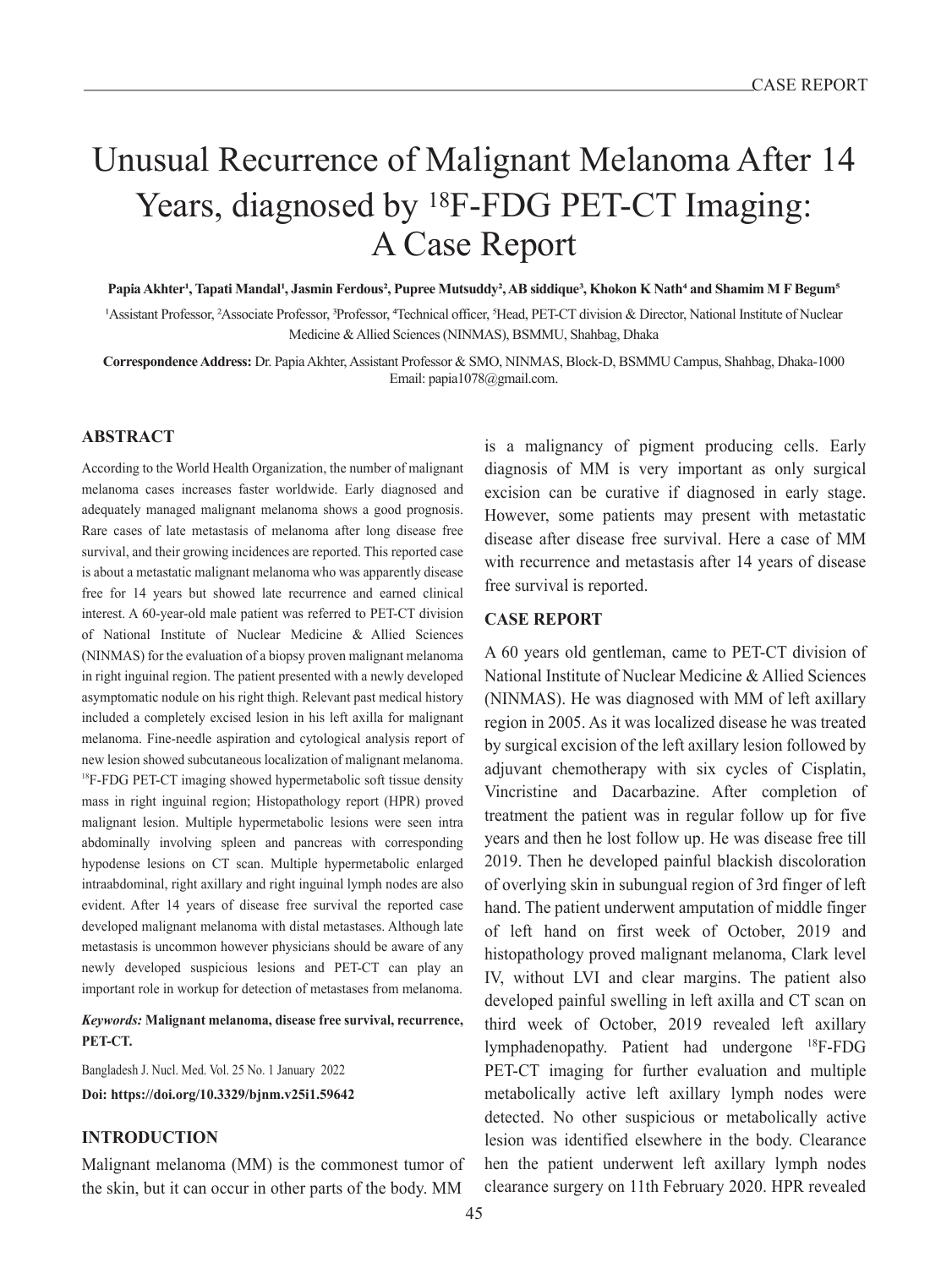one of twenty-two (1/22) lymph nodes with metastatic tumor deposit without extra nodal extension. He was treated with Tab. Tamoxifen and adjuvant radiation therapy to left axilla. Recently he developed right inguinal swelling and HPR showed malignant melanoma. Physician advised 18F-FDG PET-CT scan for further evaluation. Latest PET-CT scan on 14th March 2022 showed hypermetabolic soft tissue density mass in right population are the main sufferer of MM which amounts to total 3% of all malignancies (3). Darker skin produces much more melanin than lighter skin which results less damage by the ultraviolet radiation when exposed in sun. Localized disease shows better survival expectancy than those with disseminated disease. Younger patient shows better prognosis than older ones and women has a higher relative survival rate than men (4).



**Figure 1: a) MIP image showing FDG avid lesion in right inguinal region, pancreas, spleen, multiple lymph nodes of right axillary, abdominal and right inguinal region. b, c) PET-CT scan showing hypermetabolic lesion in inguinal region and spleen.**

inguinal region; HPR proved malignant lesion. Multiple hypermetabolic lesions were seen intraabdominally involving spleen and pancreas with corresponding hypodense lesions on CT. Multiple hypermetabolic enlarged intraabdominal, right axillary and right inguinal lymph nodes are also evident. Patient consulted with oncologist, and he was advised for another six cycles of chemotherapy.

# **DISCUSSION**

There are three main types of skin cancer; basal-cell carcinoma (BCC), squamous-cell carcinoma (SCC) and malignant melanoma (MM). Melanocytes are normal pigment producing cells which are derived from the neural crest during the development. MM is a potentially serious type of skin cancer with an uncontrolled growth of melanocytes (1). Though it accounts to only 5% of skin cancer but causing more than 75% of deaths related to skin cancer. Over several decades, the incidence of MM has gradually risen with an incidence rate averages ranging from 3 to 8% per year. In 2009, the MM estimated 5% and 4% of cancer incidences in males and females, respectively (2). Melanomas may rarely occur in the mouth, intestines, eye or vagina. Fair-skinned Caucasian

Important risk factors for MM include family history and/or past history of melanoma, dysplastic nevi and hereditary genetic mutations  $(5, 6)$ . The sun and ultraviolet light are known exogenous factors in the causation of malignant melanoma. This patient had no family history of melanoma, but had melanoma in the past in 2005, with a recurrence in 2019. Long-term sun exposure as a result of his occupation as a farmer might be the external predisposing factor in this case.

There are a variety of symptoms of MM; includes skin changes that do not heal, ulceration of the skin, discolored skin, and changes in existing moles etc. Other common signs of skin cancer are painful lesion that itches or burns and large brownish spot with darker speckles. Clinical diagnosis of a MM is made by its ABCDE rule characterized by its Asymmetry, Border, Color, Diameter, and Evolution in character of a melanoma. Diagnosis is confirmed by full thickness excisional biopsy in mm (Breslow), level of invasion (Clark level I-V), presence of skin characteristics, and clearance of surgical margins (7, 8). Treatment of MM may involve combination of surgery, chemotherapy, radiation therapy and targeted therapy. This patient was initially presented with left axillary swelling and skin discoloration and diagnosis